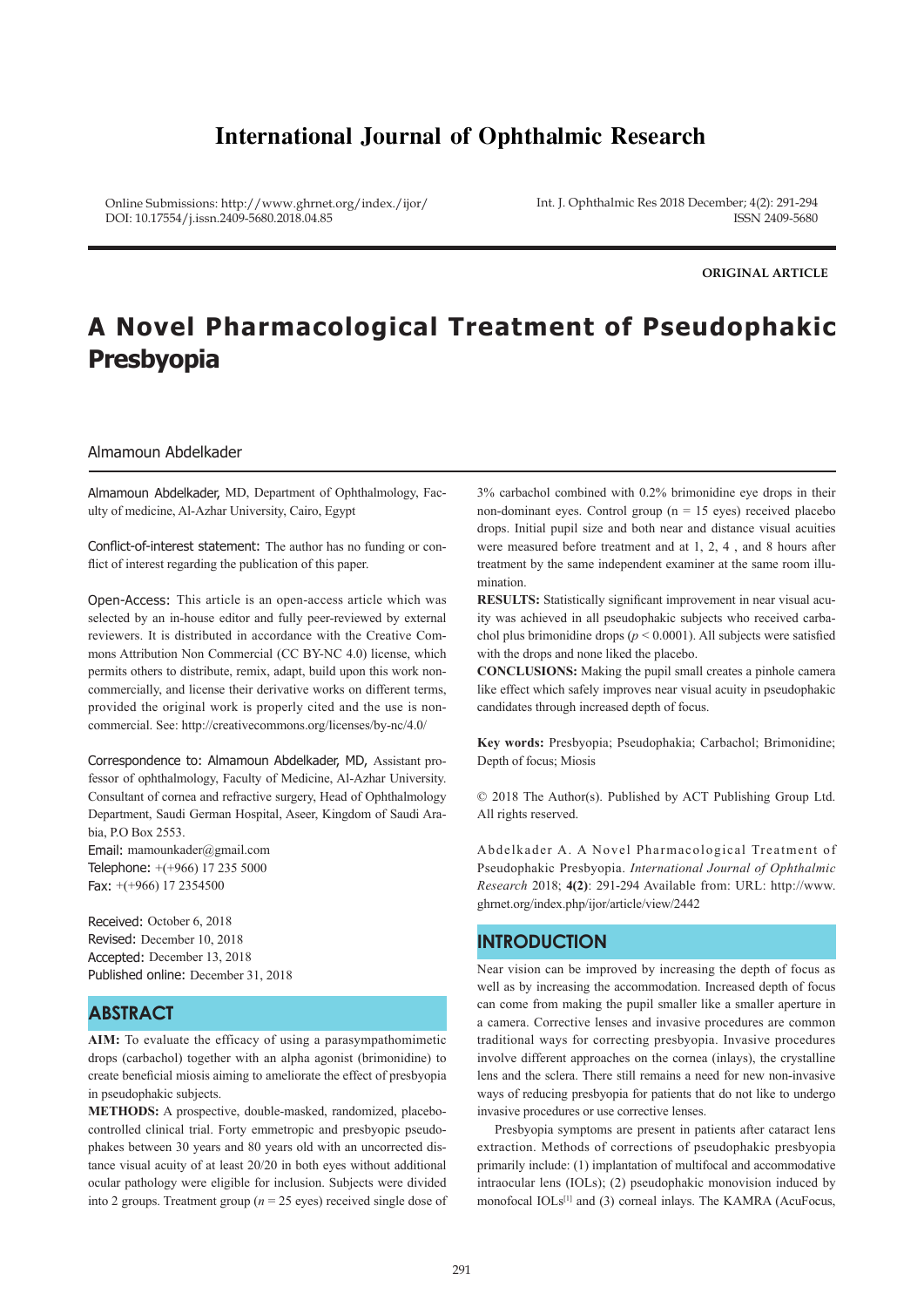Irvine, California, USA) corneal inlay creates a pinhole-type effect that increases the depth of focus and improves near visual acuity<sup>[2-7]</sup>. I attempt here with drops to approach this goal without surgery.

 I present here a non-invasive alternative which is a pharmacological treatment to improve near vision in presbyopic pseudophakes by means of ophthalmic drops which contain two drugs: a parasympathomimetic (3% Carbachol) and an alpha agonist agent (0.2% brimonidine) (treatment group). Placebo eye drops were used in some subjects as a control. The aim of this pilot study is to evaluate in a masked fashion the efficacy of using a parasympathomimetic drug together with an alpha agonist to temporarily improve near vision in pseudophakic subjects by increasing the depth of focus.

# **PATIENTS AND METHODS**

This study was begun after approval was obtained from The RCRC Independent Review Board, LLC 2111 West Baker Lane, Suite 400 Austin, Texas 78758. Written informed consent was obtained from each participant, and the study followed the tenets of the Declaration of Helsinki. The pharmacological stimulation protocol was developed in accordance with that used previously in the invention of Dr. Herbert Kaufman<sup>[8]</sup>.

 Study participants were randomly selected volunteers. Presbyopia was considered present if an uncorrected end-point print size  $\geq$ Jaeger (J) 5 improved by  $\geq 1$  optotype with the use of a lens  $\geq +1.00$ D. All pseudophakic subjects were screened to be in good physical and ocular health. Dilated fundus examination was performed for all subjects before they are considered eligible for the study. The examination screened for contraindications to the drops and susceptibility to retinal detachment. Inclusion criteria were as follows: age between 30 and 80 years, emmetropic pseudophakes [cycloplegic spherical equivalent (SE),  $\pm$  0.25 D; astigmatism,  $\leq$ 0.25 D], round pupil, good position of the implant and binocular uncorrected distance visual acuity  $\geq 20/20$ . Exclusion criteria included patients with refractive errors higher than 0.25 diopter as well as those with ocular meadia opacities, pupil irregularities, and drugs that would potentially interact with carbachol and brimonidine.

#### **Procedures**

A single dose of 3% carbachol combined with 0.2% brimonidine, or placebo was instilled in a masked fashion in the non-dominant eye of the subjects. Initial pupil size and both near and distance visual acuities were documented before treatment and at 1, 2, 4 , and 8 hours after treatment by the same independent examiner at the same room illumination.. Distance visual acuity was measured using the standard Snellen projector chart at 4 meter. Near visual acuity (NVA) was measured at 40 cm using a hand-held Rosenbaum chart with Jaeger notation, always employing the same luminosity of 160 cd/m<sup>2</sup>. Pupil size (PS) was measured using Colvard handheld Infrared pupillometer (Oasis Medical, Glendora, CA, USA). Any adverse symptoms and subject satisfaction with near and distance vision were also monitored.

#### **Statistical analysis**

Data analysis was carried out with the Mann-Whitney U test, using MedCalc version 16.8 statistical software. P value of less than 0.05 was considered statistically significant. Data were expressed as mean, range, and standard deviation (SD).

## **RESULTS**

Forty emmetropic and presbyopic pseudophakes between 30 years

and 80 years old with an uncorrected distance visual acuity of at least 20/20 in both eyes were included in the study. The mean age of the treatment group (n = 25 eyes) was  $54.21 \pm 14.49$  years (range, 30-80) years); 16 males and 9 females. The mean age of the control group (n  $= 15$  eyes) was  $54.42 \pm 3.1$  years (range, 40-75 years); 10 males and 5 females. No statistically significant difference in mean age or sex was found among the 2 groups.

 In the treatment group, the mean near visual acuity (NVA) improved significantly from J-7.5  $\pm$  1 before treatment to J- 1.42  $\pm$ 0.5 at 1 hour, J-  $1.57 \pm 0.5$  at 2 hours, J-  $2.14 \pm 0.5$  at 4 hours and J- $2.35 \pm 0.49$  at 8 hours posttreatment ( $p \le 0.0001$ ). The mean pupil size (PS) decreased significantly from  $4.1 \pm 0.5$  mm before treatment to  $1.2 \pm 0.3$  mm at 1 hour,  $1.6 \pm 0.3$  mm at 2 hours,  $2 \pm 0.2$  mm at 4 hours and  $2.5 \pm 0.4$  mm at 8 hours posttreatment ( $p \le 0.0001$ ).

## **Placebo (control) group**

No statistically significant difference in mean (NVA) or mean pupil size was found in this group before treatment and at any time point after treatment. Data are summarized in table 1. Figures 1 and 2 show the mean changes in near visual acuity (Jaeger) and pupil size (mm) respectively over time for treatment and control groups.

#### **Distance visual acuity**

The uncorrected distance visual acuity was 20/20 of both eyes in all subjects before treatment and remained at 20/20 at all time periods following treatment.

## **Groups' satisfaction**

## *Carbachol plus brimonidine group (treatment group)*

All subjects who received carbachol plus brimonidine would use this drops if it were available. They showed satisfaction with both near and distance vision. 8 subjects out of 25 (32%) reported that the effect was excellent for the first 8 hours then gradually faded. No subject in the treatment group reported headache, dimness, browache or burning sensation.

## *Placebo group*

All subjects who received placebo reported that the drops did not improve their near vision, so that, they would discontinue using the drops

## **DISCUSSION**

This pilot study aimed at pharmacologically improving near vision in pseudophakic subjects. Rather than improving presbyopia using corrective lenses; pharmacologic treatment relies on the pinhole effect - increasing depth of focus. The principle is being successfully applied in corneal inlays implanted in the non-dominant eye to enhance near vision through increased depth of focus. Although there are some concerns with centering the implant and Pulfrich effect, it is clear that the principle of a small pupil that follows eye movement can improve near vision and preserve distance vision as well[7,9,10]. I attempted with drops to target this effect without invasive interference.

 Significant improvement in near visual acuity was found in all subjects who received 3% Carbachol and brimonidine compared to placebo ( $p < 0.0001$ ).

 The present study used 3% carbachol and an alpha agonist (0.2% brimonidine) to improve vision in pseudophakic presbyopes through increased depth of focus by making the pupil smaller. Both drugs are FDA approved and have been used for years as safe and effective treatment for glaucoma. Brimonidine has been effectively used to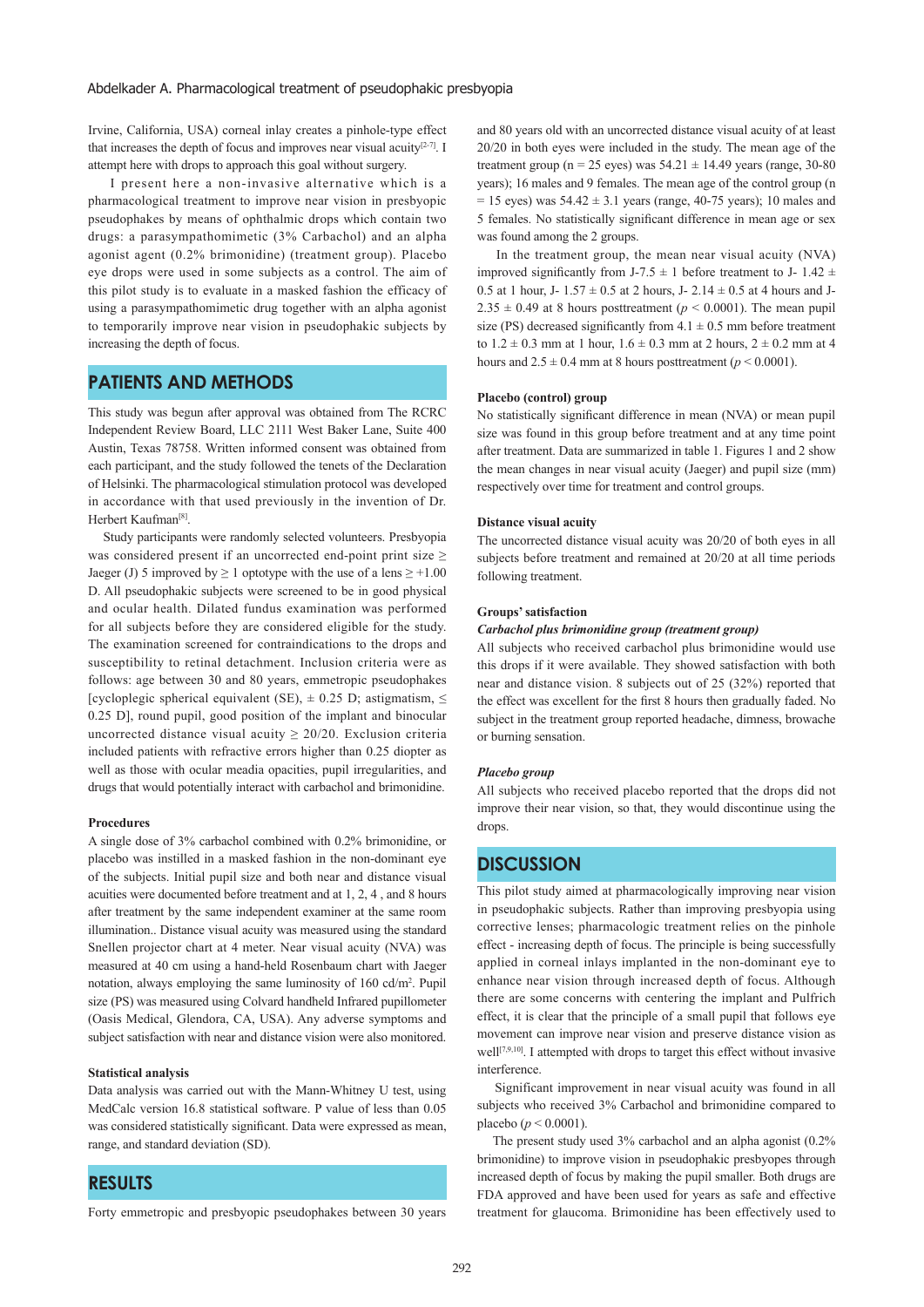decrease pupil dilatation under scotopic conditions, and thereby reduces scotopic symptom after laser refractive surgeries.

 In monocular treatment, the vision in the fellow eye with the normal untreated pupil will have some blurry near vision, but distant objects are clear and there is no diminished light perception. When the images are merged, all subjects of treatment group had clear vision at both near and distance without having dimness. Carbachol and brimonidine can be used once daily to achieve an 8-hour effect.

# **CONCLUSION**

The topical treatment of pseudophakic presbyopia using one drop a day of carbachol combined with brimonidine, offers acceptable reading vision for many pseudophakic candidates. Additional studies are planned in the future to use this topical therapy in presbyopia with different refractive errors.

## **ACKNOWLEDGEMENT**

Herbert E. Kaufman was the primary researcher in the development of the study, contributed to data interpretation and took part in the manuscript preparation.

## **REFERENCES**

- 1. Charman WN. Developments in the correction of presbyopia II: surgical approaches. *Ophthalmic Physiol Opt* 2014; **34(4)**: 397- 426.[DOI: 10.1111/opo.12129]; [PMID: 24716827]
- 2. Seyeddain O, Hohensinn M, Riha W, Nix G, Rückl T, Grabner G, Dexl AK. Small-aperture corneal inlay for the correction of presbyopia: 3-year follow-up. *J Cataract Refract Surg.*  2011; **38(1)**: 35-45.[DOI: 10.1016/j.jcrs.2011.07.027]; [PMID: 22018596]
- 3. Seyeddain O, Riha W, Hohensinn M, Nix G, Dexl AK, Grabner G. Refractive surgical correction of presbyopia with the AcuFocus small aperture corneal inlay: two-year follow-up. *J Refract Surg.*  2010; **26(10)**: 707-15. [DOI: 10.3928/1081597X-20100408-01]; [PMID: 20438021]
- 4. Dexl AK, Seyeddain O, Riha W, Hohensinn M, Rückl T, Reischl V, Grabner G. One-year visual outcomes and patient satisfaction after surgical correction of presbyopia with an intracorneal inlay of a new design. *J Cataract Refract Surg.* 2012; **38(2)**: 262-9. [DOI: 10.1016/j.jcrs.2011.08.031]; [PMID: 22138501]
- 5. Tabernero J, Schwarz C, Fernández EJ, Artal P. Binocular visual simulation of a corneal inlay to increase depth of focus. *Invest Ophthalmol Vis Sci.* 2011; **52(8)**: 5273-7. [DOI: 10.1167/iovs.10- 6436]; [PMID: 21436279]
- 6. Fernández EJ, Schwarz C, Prieto PM, Manzanera S, Artal P. Impact on stereo-acuity of two presbyopia correction approaches: monovision and small aperture inlay. *Biomed Opt Express.* 2013; **4(6)**: 822-30. [DOI: 10.1364/BOE.4.000822]; [PMID: 23761846]; [PMCID: PMC3675862]
- 7. Naroo SA, Bilkhu PS. Clinical utility of the KAMRA corneal inlay. *ClinOphthalmol*. 2016; **10**: 913-9. [DOI: 10.2147/OPTH. S89132]; [PMID: 27274194 ]; [PMCID: PMC4876093]
- 8. Kaufman HE. Preparations and methods for ameliorating or reducing presbyopia. US patent number 8455494 B2.
- 9. Huseynova T, Kanamori T, Waring GO 4th, Tomita M. Small-



**Figure 1** Distribution of mean change in near visual acuity (Jaeger) over time for treatment and control groups.





**Table 1** Mean change in near visual acuity (NVA) (J) and pupil size (PS) (mm) overtime using 3% Carbachol plus 0.2% brimonidine drops *vs* placebo.

| Time (Hrs)    |            | Carb+Brim drops | Placebo | P value       |
|---------------|------------|-----------------|---------|---------------|
| Pre-treatment | <b>NVA</b> | 7.5             | 6.9     | 0.1           |
|               | <b>PS</b>  | 4.1             | 3.9     | 0.4           |
| $1 - hour$    | <b>NVA</b> | 1.4             | 6.5     | < 0.0001      |
|               | <b>PS</b>  | 1.2             | 3.9     | < 0.0001      |
| 2-hour        | <b>NVA</b> | 1.5             | 6.8     | < 0.0001      |
|               | <b>PS</b>  | 1.6             | 3.9     | ${}_{0.0001}$ |
| 4- hour       | <b>NVA</b> | 2.1             | 6.8     | < 0.0001      |
|               | <b>PS</b>  | 1.9             | 3.9     | ${}_{0.0001}$ |
| 8-hour        | <b>NVA</b> | 2.3             | 6.8     | < 0.0001      |
|               | <b>PS</b>  | 2.5             | 4       | < 0.0001      |

aperture corneal inlay in presbyopic patients with prior phakic intraocular lens implantation surgery: 3-month results. *ClinOphthalmol*. 2013; **7**: 1683-6.[DOI: 10.2147/OPTH.S50397]; [PMID: 24003304]; [PMCID: PMC3755705]

10. Huseynova T, Kanamori T, Waring GO 4th, Tomita M. Outcomes of small aperture corneal inlay implantation in patients with pseudophakia. *J Refract Surg*. 2014; **30(2)**: 110-6.[DOI: 10.3928/1081597X-20140120-06]; [PMID: 24763476]

**Peer Reviewer:** Muawyah Al Bdour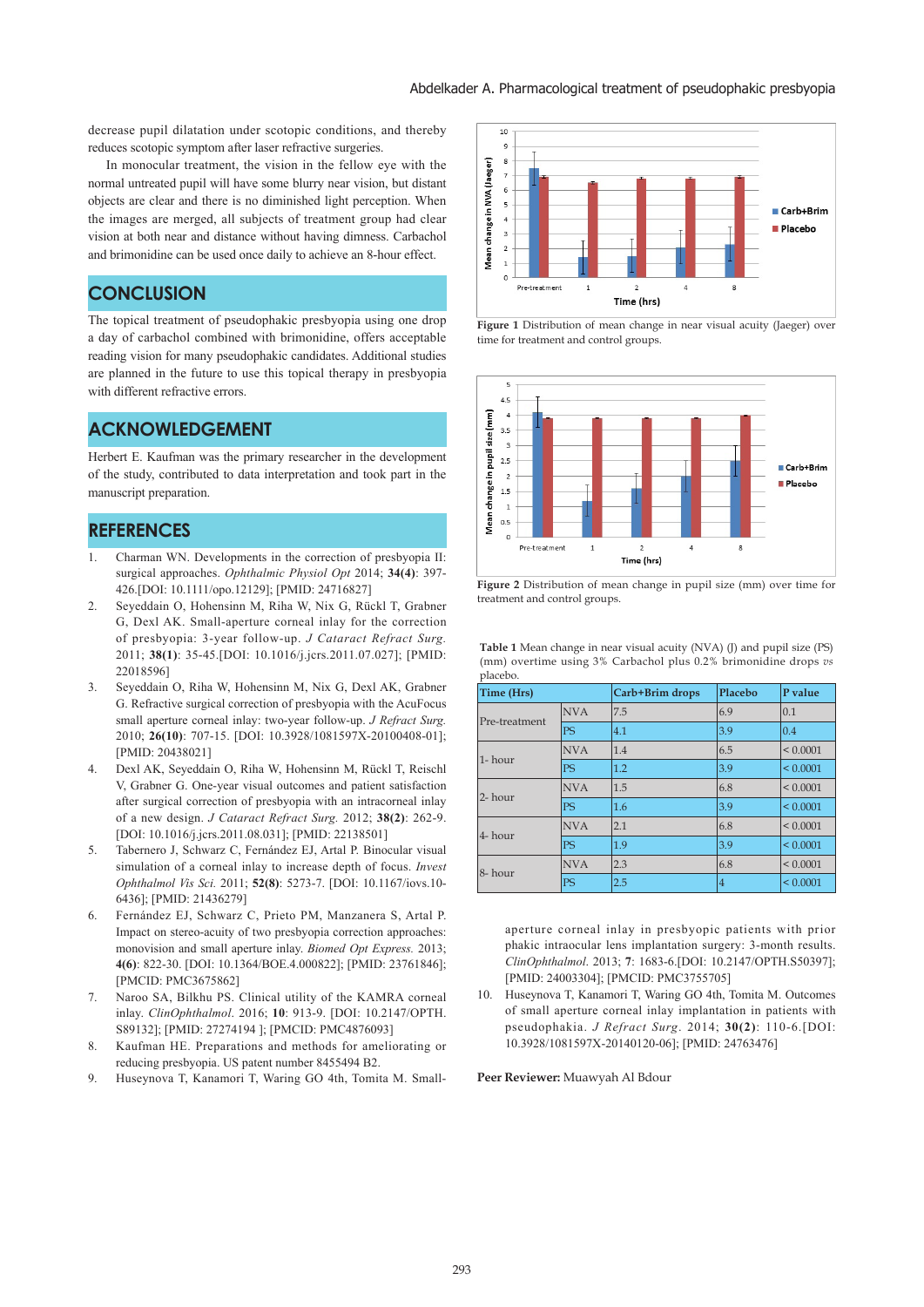Abdelkader A. Pharmacological treatment of pseudophakic presbyopia